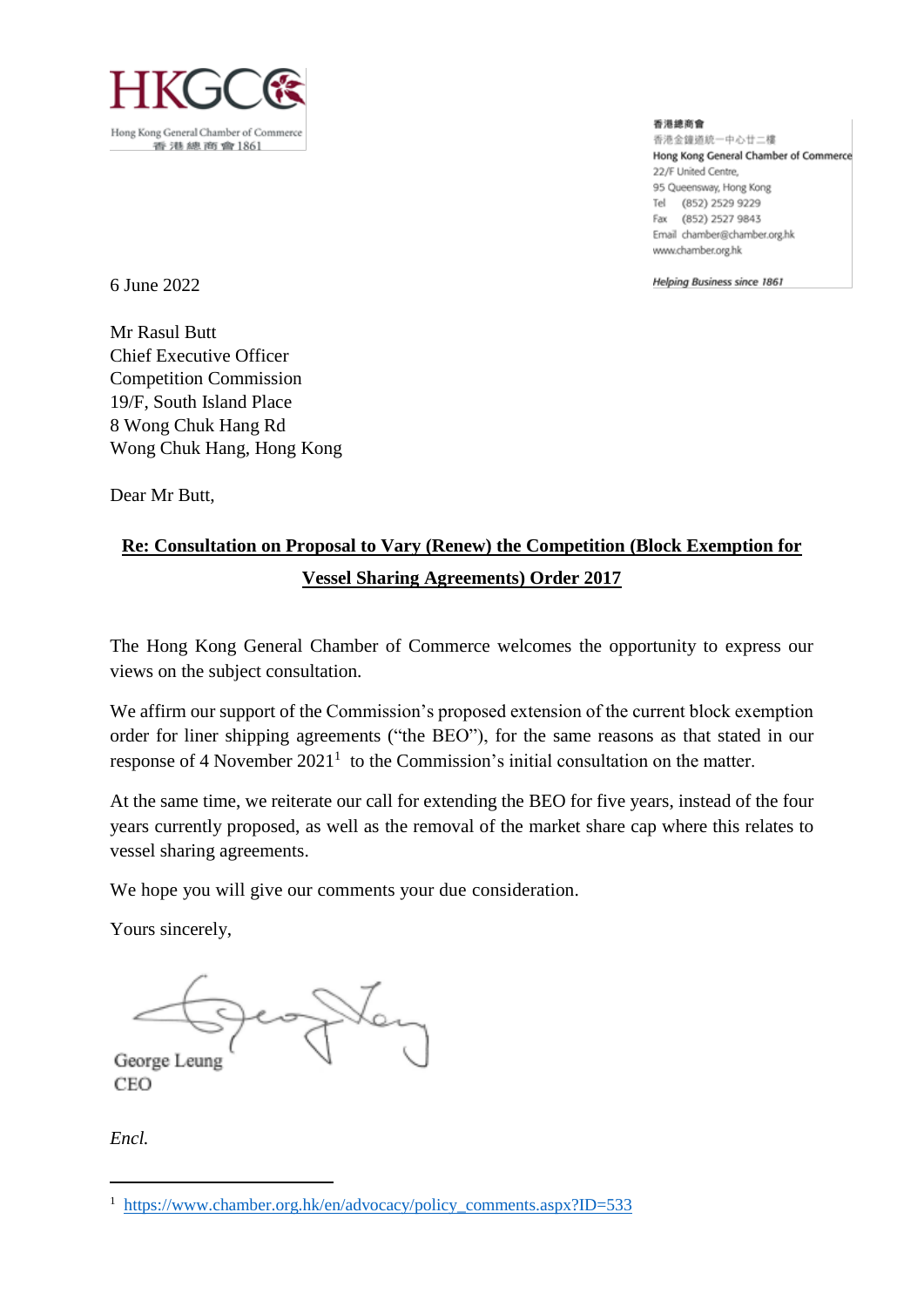### **Competition Commission's Consultation on its Proposal to Vary (Renew) the Competition (Block Exemption for Vessel Sharing Agreements) Order 2017**

## **Representation by The Hong Kong General Chamber of Commerce (HKGCC)**

- *1. Introduction*
- 1.1. On 5 May 2022, the Competition Commission invited representations on its above proposal, which is contained in a Notice issued under Section 20(2) of the Competition Ordinance ("the Notice"). HKGCC welcomes this opportunity to submit its representation on the Notice.
- 1.2. As we stated in our response of 4 November 2021 to the Commission's initial consultation on this matter ("our Previous Response"), it is important to maintain a stable and predictable legal and operating environment for the shipping and logistics sector, given that this sector is a major pillar of Hong Kong's economy, and that it has suffered major disruptions as a result of the pandemic. We therefore support the Commission's proposed extension of the current block exemption order for liner shipping agreements ('the BEO").
- 1.3. However, we re-iterate two points in our Previous Response, namely that:
	- (a) we continue to question the need for a market share limit in the BEO; and
	- (b) we advocate an extension of the BEO for the same period as the current BEO, namely five years, not the four years proposed in the Notice.
- 1.4. Before explaining our rationale on each of these two matters, we set out first the approach which we believe is the appropriate one to follow when considering the imposition of such conditions in a block exemption order.
- *2. Imposing Conditions in a BEO*
- 2.1. We recognize that the analysis of whether the BEO should be renewed has to be conducted to a large extent within the framework set by the Competition Ordinance ("CO"). The Commission must assess whether the category of agreements for which the renewal is sought harms competition within the meaning of section 6 ("the First Conduct Rule"), and if so, whether the criteria for excluding this category of agreements from the First Conduct Rule on the grounds of overall economic efficiency, as set out in section 1 of Schedule 1 of the CO ("the efficiency criteria"), are satisfied.
- 2.2. In issuing the BEO in 2017, the Commission took the view that VSAs posed possible concerns about competition, but that they satisfied the efficiency criteria. In the Notice, it reaches a similar conclusion. We agree with the Commission's conclusion that any concerns about competition are outweighed by the clear efficiencies that VSAs generate.
- 2.3. However, when it comes to imposing conditions in a block exemption order, or in an extension thereof, the CO does not dictate what conditions should be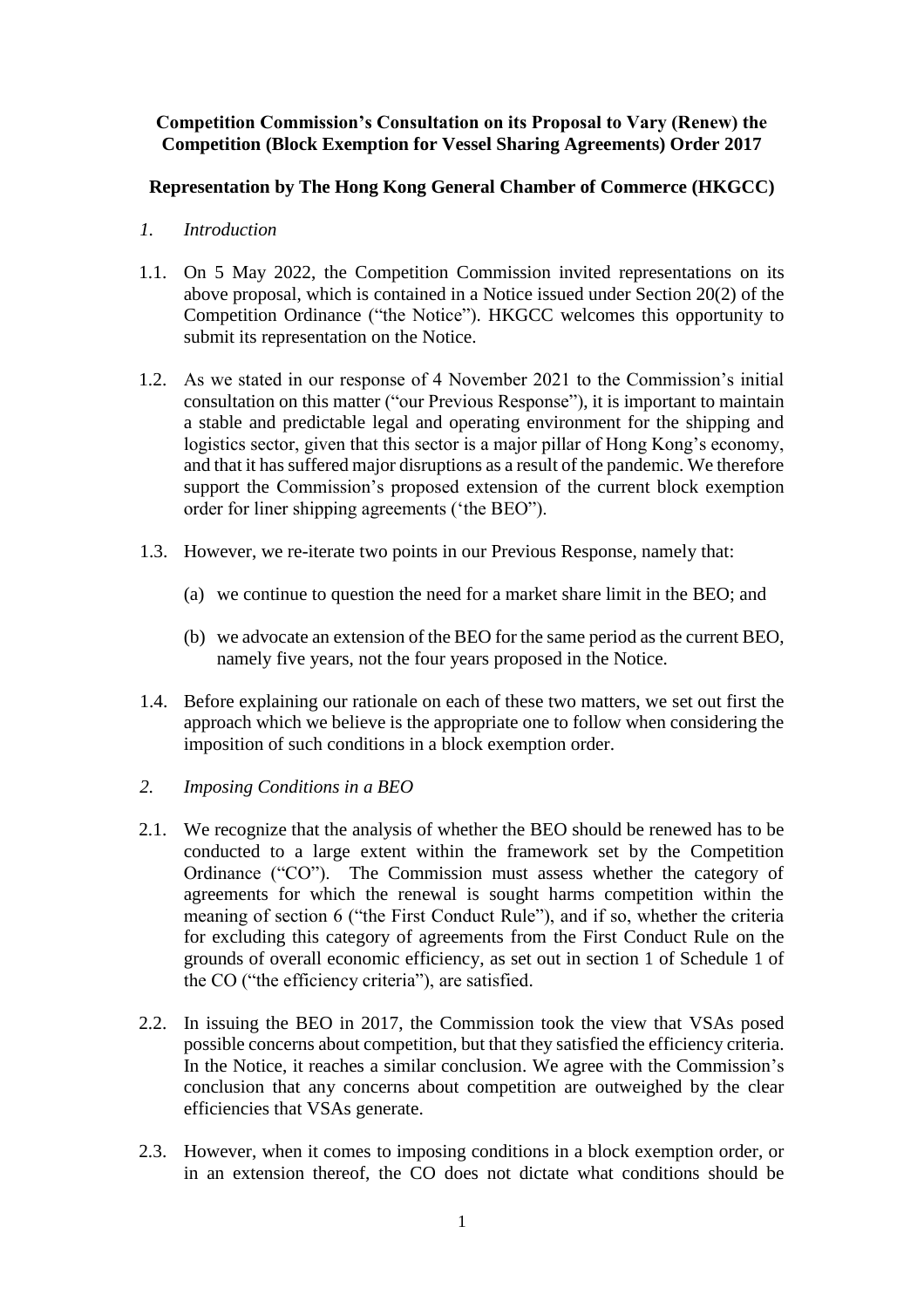imposed. The Commission has a discretion on this issue. In our view, how this discretion is exercised should follow international regulatory best practice, and a regulatory impact assessment (RIA) of the proposed conditions should be conducted, weighing the benefits of imposing the conditions against the costs of doing so. Conditions in the BEO should only be imposed, or retained, if it can be demonstrated, through evidence and not assumption or presumption, that the benefits of doing so exceed the costs. It is also internationally accepted that the least intrusive means of achieving the desired objective should be chosen. This approach is particularly important at this time, given the current challenges businesses are facing due to the pandemic.

- 2.4. In our view, such an assessment would show that the current market share limit should be removed in renewing the BEO, and that an extension of its term for the same duration as its initial term should be granted. We set our views on each of these two issues below.
- *3. The Proposed Market Share Limit*
- 3.1. The market share limit in the current BEO seems to be based on the Commission's concern that, above a certain market share level, the *potential* harm to competition that may, according to the Commission's analysis, *hypothetically* be caused by VSAs, could outweigh the *actual* efficiencies that the Commission has found that they generate. The Commission has selected 40 per cent as that market share level, and proposes to impose the same market share level in the renewed BEO.
- 3.2. Assuming that the Commission's view that exceeding a certain market share level could change the balance between potential harm to competition and actual efficiencies is correct, and that intervention is needed to address this issue, the question is *how* to intervene.
- 3.3. One way is to select in advance a market share level above which it is *presumed* that the balance between potential harm to competition and actual efficiencies will be reversed. This is the approach that is chosen in the current BEO, and which the Notice proposes be continued in the renewed BEO (the "market share approach").
- 3.4. The alternative is to make no such presumption, and instead to rely on the mechanism already provided in section 20 of the CO, allowing the Commission to revoke or vary the BEO, if it considers that the criteria for the exclusion of VSAs from the First Conduct Rule on grounds of overall economic efficiency are no longer (as a matter of *fact*, rather than *presumption*) satisfied ("the factual approach").
- 3.5. As we stated in our Previous Response, we believe that the factual approach is the more appropriate one. It achieves the same objective as the market share approach, namely allowing the Commission to intervene, and if necessary to deny the benefit of the BEO, if VSAs no longer satisfy the criteria of the exclusion on grounds of overall economic efficiency. But it does so on the basis of *empirical* evidence that this is the case, rather than a *hypothetical ex ante* presumption that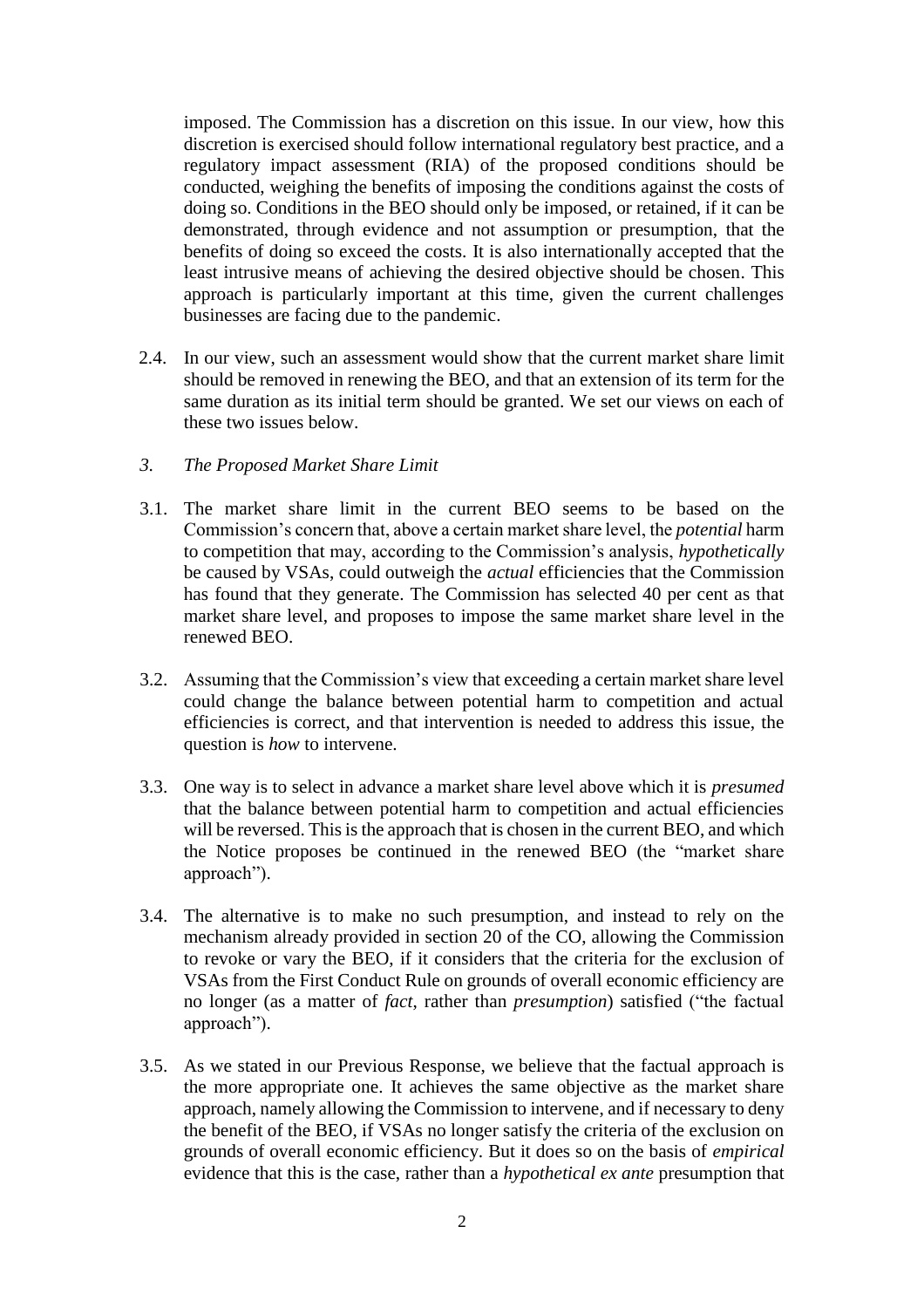these criteria will no longer be met above a certain market share threshold. Moreover, it also avoids the other difficulties caused by the market share approach that we identified in our Previous Response, namely that:

- 3.5.1. The market share approach could have the chilling effect of discouraging shipping lines from competing to increase their market share, lest they cross the selected market share limit. Where shipping lines were at risk of crossing the market share limit, they would have to "self-assess" whether the efficiencies of VSAs outweighed their potential competitive harm, or apply to the Commission for an individual decision to this effect, either of which courses of action would involve considerable uncertainty and expense;
- 3.5.2. These consequences should be avoided, if at all possible, in what are extremely challenging economic times for businesses. Legal certainty for businesses appears to have weighed heavily in the Commission's proposal to extend the  $BEO<sup>1</sup>$  and we also believe it should be a relevant factor in assessing whether to impose such conditions in the BEO;
- 3.5.3. The selection of the market share limit under a market share approach is, by its nature, a largely arbitrary one. Decisions on matters such as market competition should preferably be based on facts, rather than assumptions or hypotheses, especially in these challenging economic times; and
- 3.5.4. The Commission has (rightly) recognised that international competition between ports is a relevant factor in deciding whether or not to renew the BEO. <sup>2</sup> Logically this should also, in our view, be a relevant factor for the Commission in deciding whether, and if so what, conditions to impose for its renewal. We note that the equivalent Singapore BEO contains no such market share limit, and if Hong Kong were to impose such a limit, this could put our port at a competitive disadvantage.

## *4. Duration of the Extended BEO*

- 4.1. In our Previous Response, we advocated an extension of the BEO for the same period as the one for which it was initially granted, namely five years, in the interests of maximising stability for businesses in the shipping and logistics sector.
- 4.2. In the Notice, the Commission's analysis of developments since the original BEO was granted concludes that the economic efficiencies generated by VSAs continue to outweigh emphatically any concerns about potential harm to competition that they may create. We believe it is therefore logical and reasonable to extend the BEO for the same period as the initial BEO, namely a further five years, particularly given the Commission's power under the CO (as noted above) to revoke or vary the BEO, if necessary, before the expiry of the five years.

<sup>&</sup>lt;sup>1</sup> Notice paras 75-79.

<sup>2</sup> Notice para 82.